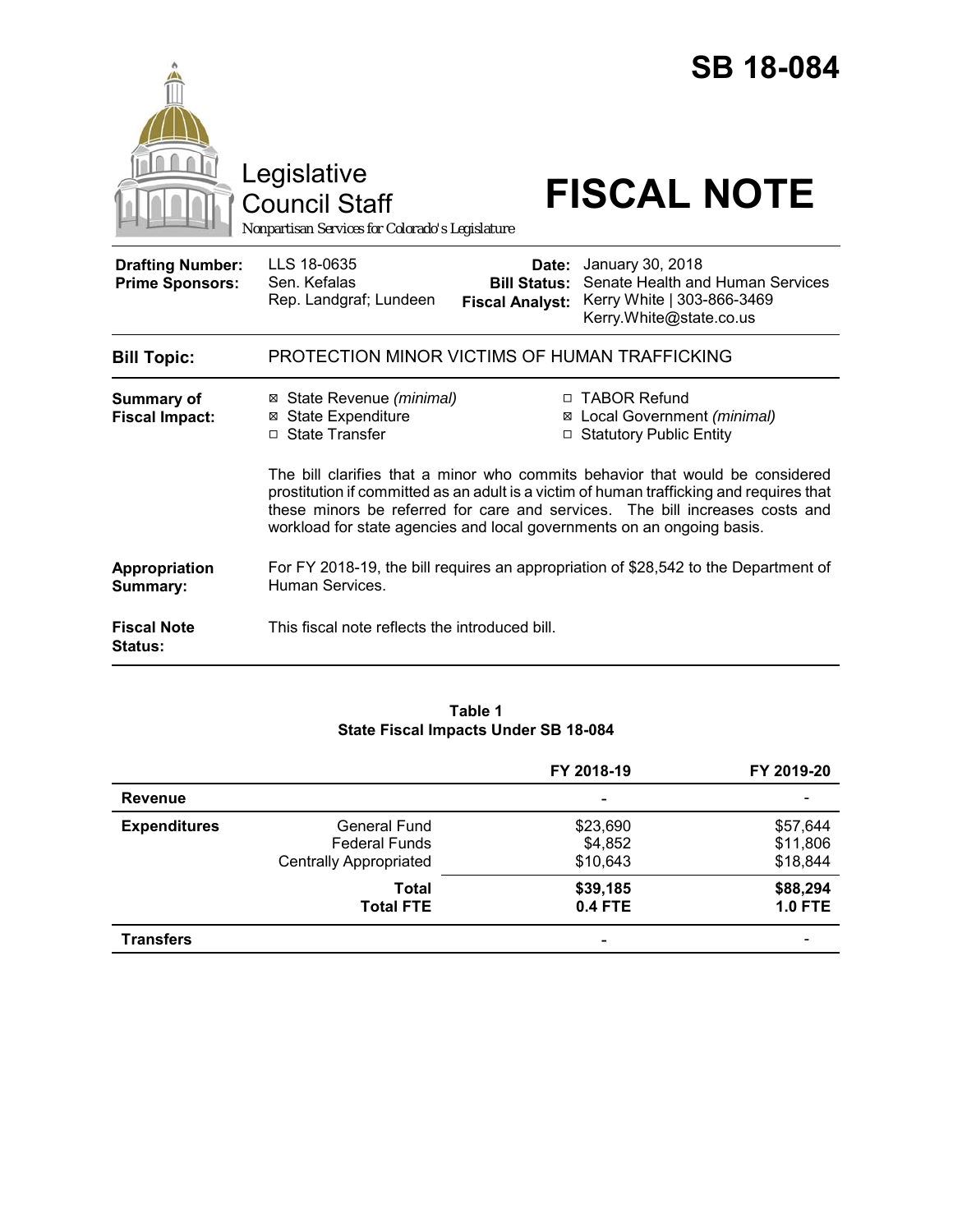January 30, 2018

## **Summary of Legislation**

This bill specifies that only persons over the age of 18 may commit the offense of prostitution. It creates a presumption that a minor who engages in conduct that would be prostitution if committed by an adult is a victim of human trafficking. Under the bill, these minors must be referred to the county department of human or social services for care and services.

The bill also clarifies the term sexually exploited minor and that a juvenile who committed a delinquent act while a victim of sexual exploitation of a child, or human trafficking of a minor for involuntary servitude or sexual servitude is not considered a juvenile delinquent. If probable cause exists that a person who was a sexually exploited minor and is charged with an offense related to human trafficking of a minor while he or she was a victim of human trafficking, he or she is immune from civil liability or juvenile delinquency proceedings for that offense.

### **Background**

The Department of Human Services (DHS) currently employs a human trafficking specialist position. The funding for this position expires at the end of 2018. The full-year cost for the position is \$88,294, which includes \$57,644 General Fund and \$11,806 federal funds, and an additional \$18,844 in centrally appropriated costs. This position is the department's subject matter expert on human trafficking and provides technical supervision and oversight to the state's 64 counties. This position works with other state agencies to collaborate and help sustain human trafficking programs in the state. It also provides oversight to the training unit to help caseworkers properly utilize the screening tool used to identify the appropriate level of trauma-informed care required for human trafficking victims.

County departments of human and social services provide in-home services, mental and behavioral treatment, training on parenting of adolescents, and other required services to youth. Referrals of youth suspected of being involved in human trafficking numbered 307 in calendar year 2017. According to DHS, very few counties have human trafficking-specific services.

As of this writing, it is unknown how many juveniles were prosecuted for prostitution or adjudicated as a juvenile delinquent while a victim of human trafficking, or the disposition of their cases. The crime of prostitution is a class 3 misdemeanor. Making a display as a prostitute is a class 1 petty offense.

#### **State Revenue**

Beginning in FY 2018-19, this bill may decrease state revenue from court fines and fees if fewer juveniles are prosecuted for prostitution. The fine penalty for a class 3 misdemeanor is \$50 to \$750 and the fine penalty for a class 1 petty offense is up to \$500. Because the courts have the discretion of incarceration, imposing a fine, or both, and the number of juveniles assessed fines is unknown, the precise impact to state revenue cannot be determined. However, based on the low number of fines imposed by the courts, the fiscal note assumes that any revenue reduction is minimal.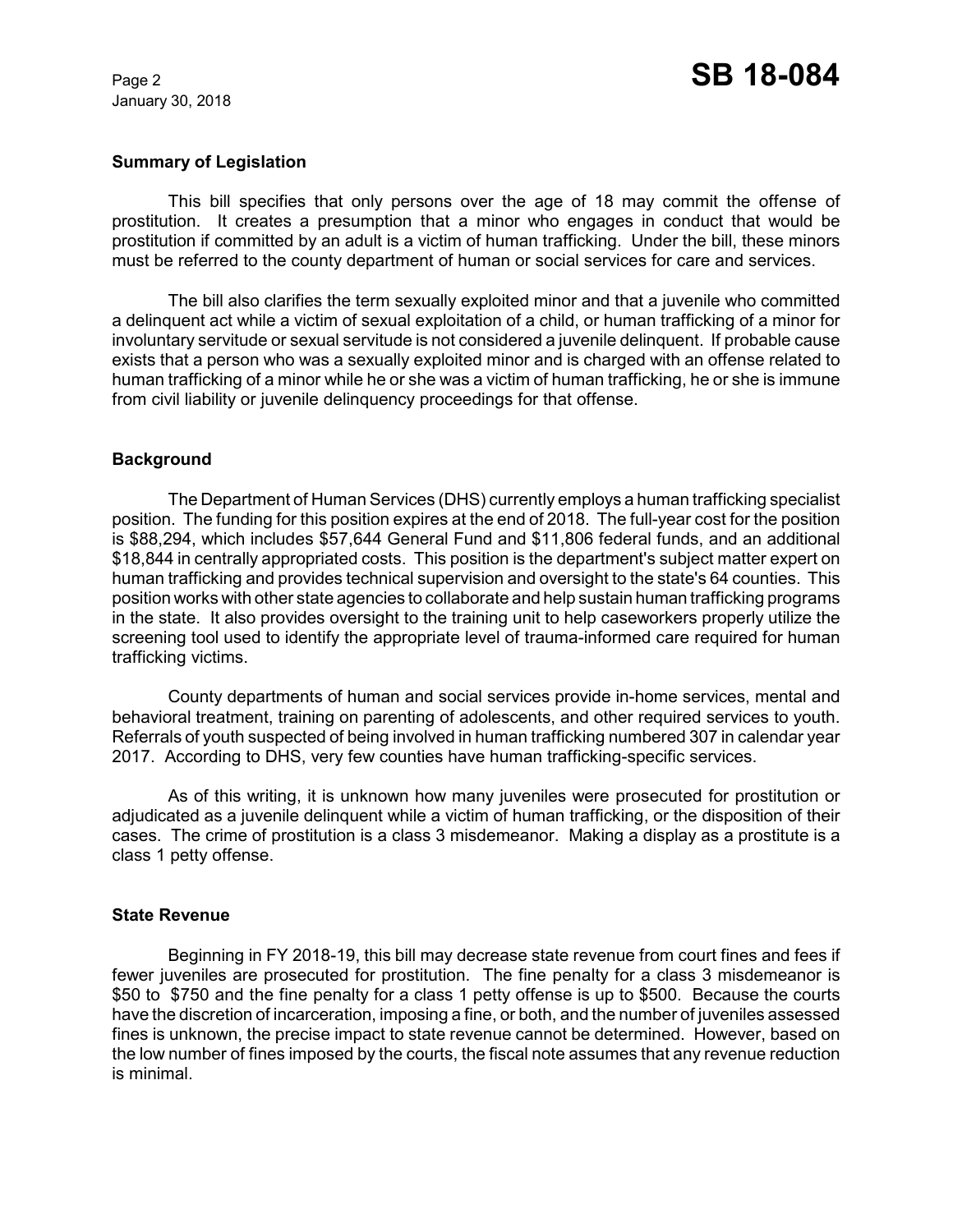## **State Expenditures**

This bill increases state expenditures in the DHS by \$39,185 and 0.4 FTE in FY 2018-19 and by \$88,294 and 1.0 FTE in FY 2019-20 and future years. Costs are described in Table 2 and the discussion that follows.

#### **Table 2 Expenditures Under SB 18-084**

|                                                    | FY 2018-19 | FY 2019-20     |
|----------------------------------------------------|------------|----------------|
| <b>Department of Human Services</b>                |            |                |
| <b>Personal Services</b>                           | \$28,542   | \$68,500       |
| <b>Operating Expenses and Capital Outlay Costs</b> |            | \$950          |
| Centrally Appropriated Costs*                      | \$10,643   | \$18,844       |
| FTE - Personal Services                            | $0.4$ FTE  | $1.0$ FTE      |
| <b>Total Cost</b>                                  | \$39,185   | \$88,294       |
| <b>Total FTE</b>                                   | 0.4 FTE    | <b>1.0 FTE</b> |

 *\* Centrally appropriated costs are not included in the bill's appropriation.*

**Department of Human Services.** The DHS requires 1.0 FTE to continue as the department's subject matter expert on human trafficking and provide technical supervision and oversight to the state's 64 counties. The position is prorated in the first year to account for the General Fund paydate shift and the expiration of existing funding.

**Judicial Department.** To the extent that the bill reduces case filings for prostitution by juveniles, workload will decrease. This decrease is likely to be offset by an increase in dependency and neglect cases. If any juveniles were sentenced to probation, workload will decrease under the bill. If more juveniles are appointed guardians ad litem, costs will increase for the Office of the Child's Representative. Overall, these impacts are assumed to be minimal and do not require a change in appropriations for the Judicial Department.

**Agencies providing representation to indigent persons***.* Workload and costs for the Office of the State Public Defender and the Office of the Alternate Defense Counsel may decrease under the bill. To the extent this occurs, this analysis assumes the affected offices will request a reduction in appropriations through the annual budget process.

**Centrally appropriated costs.** Pursuant to a Joint Budget Committee policy, certain costs associated with this bill are addressed through the annual budget process and centrally appropriated in the Long Bill or supplemental appropriations bills, rather than in this bill. These costs, which include employee insurance and supplemental employee retirement payments, are estimated to be \$10,643 in FY 2018-19 and \$18,844 in FY 2019-20.

## **Local Government**

Overall, this bill is expected to both increase and reduce local government revenue, workload, and costs as described below. The exact impact to a particular local government will vary.